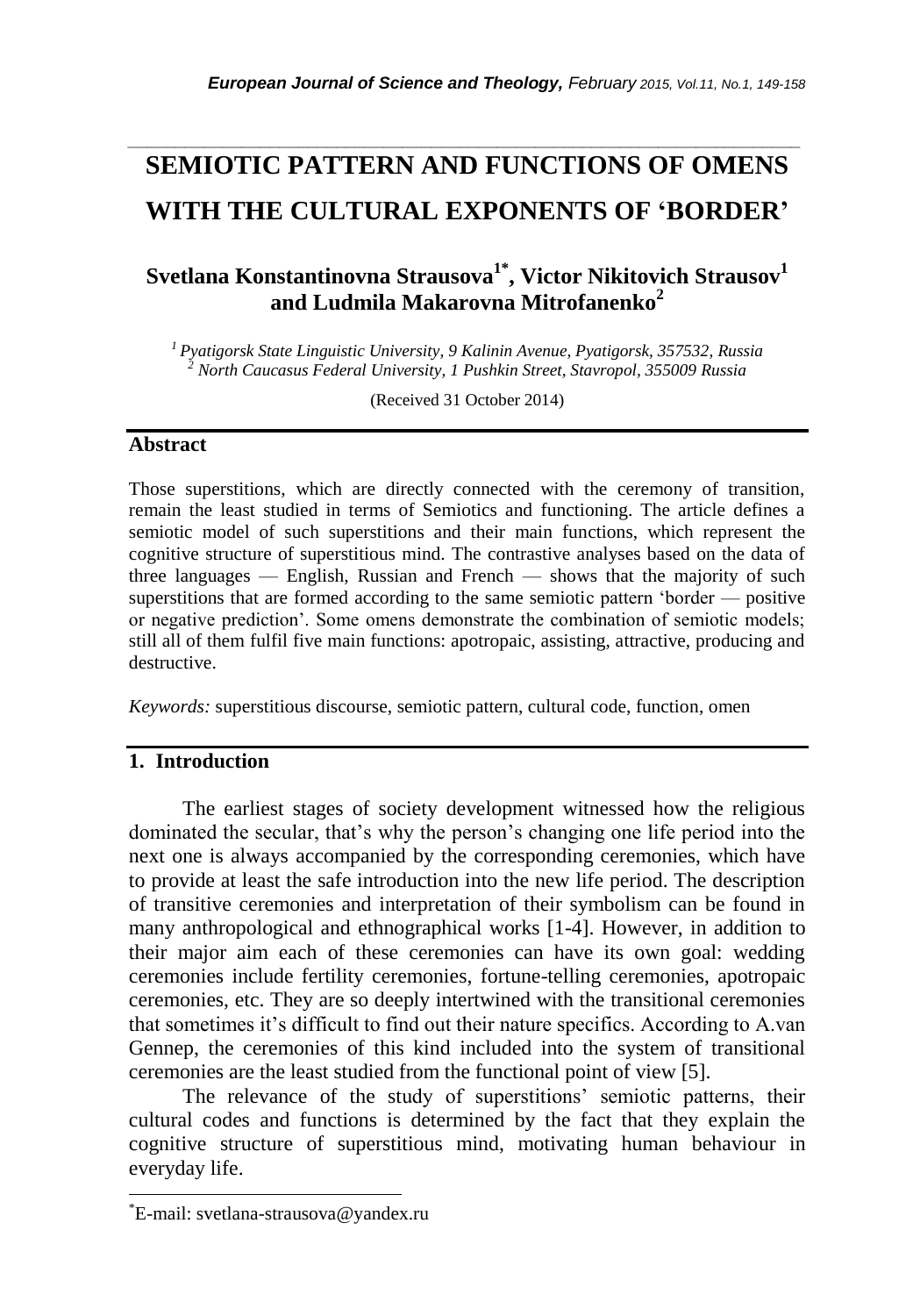The present article aims to detect superstitious omens of transitional ceremonies, to describe their semiotic model and functions in Russian, English and French linguistic cultures.

### **2. Method**

The technique for determining the semiotic patterns of omens is presented in our earlier published article [6]. The superstitious signs for contrastive analysis are taken from English and French dictionaries [7-12] and from the ethno linguistic dictionary of Slavic antiquity [13].

### **3. The main part**

Transition from one condition into another implies the presence of imagined or real border between these periods. Whatever its nature is, pagan communities had certain ceremonies conducted either before the border, on it or immediately after it. Transition and border are interrelated, inseparable entities, though different in their nature. We prefer the term 'border' because the notion 'transition' implies a physical action: stepping over, climbing over, swimming over, moving from one place to another, etc. Language data analysis of superstitious omens shows that changing one condition to another isn't always accompanied by physical actions.

Graphically a border can be shown as a straight or zigzag, though open, line and as several crossed lines. In Anthropology and Semiotics, the direct borderline complies with a balk or a landmark, a door, a window, gates, threshold and so on. The contour boundary complies with a circle and crossed lines comply with a crossroad. All types of border loci share one functional feature — the division of the space into 'native' and 'alien', 'sacral' and 'profane'.

In many omens the border locus corresponded to the direct line, is presented as a house entrance, windows, doors, crossroads, water obstacle, a bridge. A house door is opposed to a window, considering some signs. According to Slavic believes, dead non-Christians and self-murderers have to be carried out of the hose through a window or additional embrasure in the wall. The same procedure is registered in a French omen: *il faut faire sortir le cadavre d"un enfant mort-né par la fenêtre et non par la porte, si non la mère n"accoucherait plus par la suite que d"enfants mort-nés*. The French believed that breaking this ritual caused much trouble for the house: the woman could give birth to dead children only.

A crossroad is thought to be a border with the beyond world. Undesired or dangerous objects were thrown away on it. It was the place to get rid of illnesses by burning or cutting the sick person's clothes, threads with the number of knots equal to the number of warts and abscesses, eggs or bread balls rolled on the sick body parts.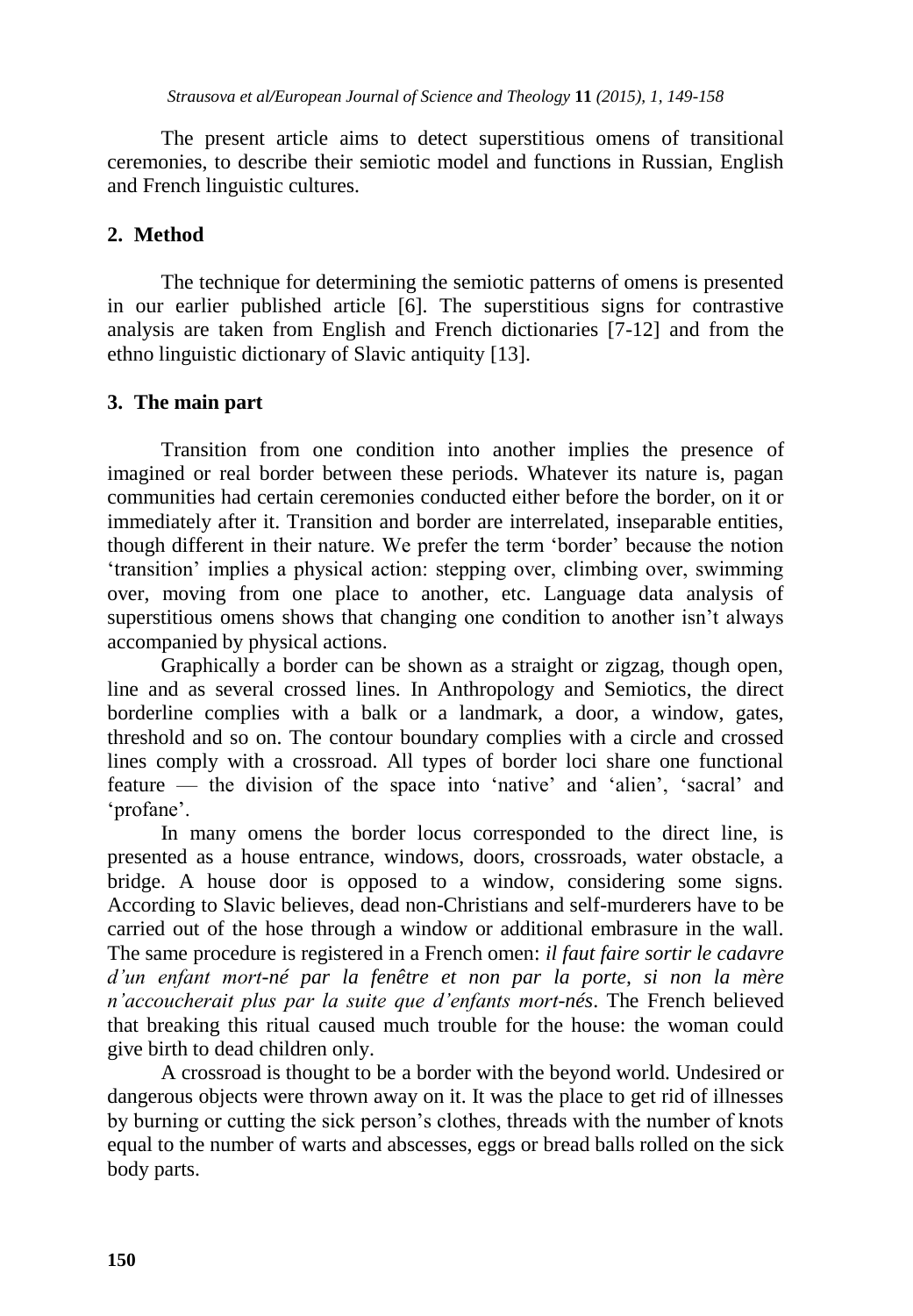Crossing the water is the motive of many myths. Water is connected with the symbolic of passing the border between the beyond world and the living world in funeral ceremonies. Water symbolizes changing fate or social status in wedding ceremonies and changing one season into another in calendar ones [14, 15]. A bridge is isofunctional to the border locus. It connects and divides the living and beyond world. Passing the bridge is thought as crossing the border between the worlds and social statuses. Its image is most often met in wedding and funeral ritual poetry. The space under the bridge is considered 'evil' and dangerous because it's usually built above the marshes, bogs, ravines, rivers.

Obviously, all the above mentioned objects and constructions (the list can be continued) are cultural codes of the notion 'border locus' in superstitious discourse. It's a sign, forming the semiotic model 'border — positive/negative prediction'. To activate magic power of border discourse one should step over it (drive, swim or walk under it). Superstitious omens with such border cultural codes fulfil the following functions:

- assisting: if you hammer a nail into the threshold, a sick man will get rid of fever; *si l"on a de la fièvre, il faut sortir de chez soi par la fenêtre et puis entrer chez soi par la porte*; (Russian) for the woman in labour to give birth easier she should three or nine times step over the threshold;
- apotropaic: a dead man will not come back home if a coffin passes through the threshold with a pin stuck in it; (Russian) a marriage will be strong if the wedding procession crosses the river when returning from the church;
- accelerating: *quand un enfant va pour la première fois dans la maison (franchi la porte, le seuil), il faut lui donner un oeuf pour qu"il parle plutôt*; (Russian) the baby will start to walk faster if he is walked over the threshold;
- diligent: if a new-born baby boy is given to his godmother over the threshold he'll become a devoted head of the family;
- attractive: to make a girl fall in love one should make her step over the threshold under which a dried crow quill is dug (to make her wither from love to him like a quill withers);
- producing: many more calves will be born in the household if a new-born calf is carried through the door.

The assisting and apotropaic functions of a crossroad as a border locus are clearer presented in the French linguoculture than the same functions of a threshold: *pour se débarrasser des verrues, il faut mettre dans un papier autant de petites pierres et le jeter dans un chemin (à l"embranchement de deux chemins)*. In many France provinces villagers still throw out onto the crossroad ash from the burnt clothes of a dead person (or straw from their mattresses) believing that this way they protect themselves from *revenant* – returned from the beyond world. For the same reason people pour out water in the house of the dead believing that memory of the living world is gone with water. This is the symbol of the Styx river, the border between the world of living and the world of dead.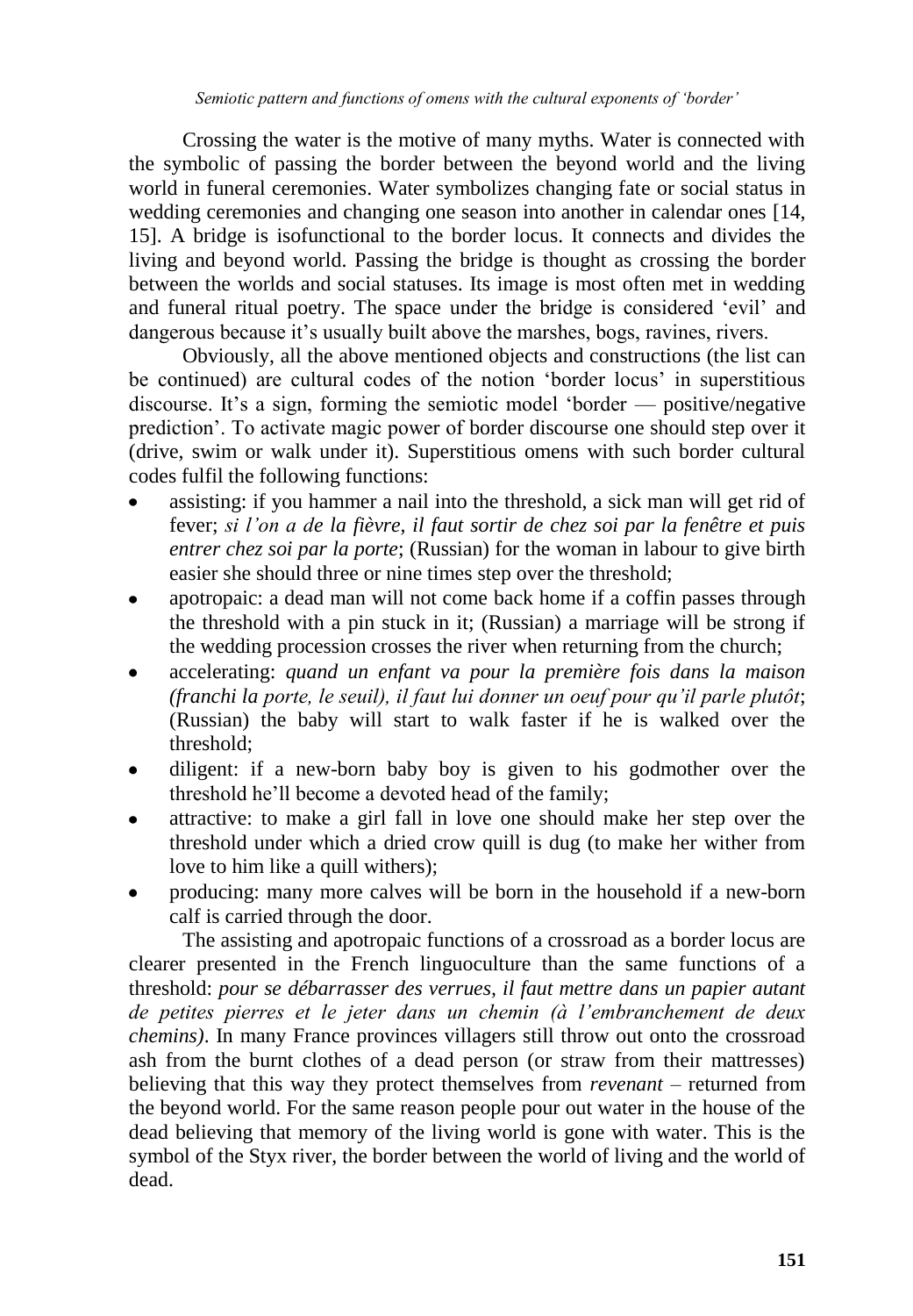It's necessary to mention that the functions of border locus in Russian magic ceremonies could be exercised by such objects as house keys, an axe, male trousers, opened cellar, weaver's loom. Women had to step over them to ease the labour process. Russian omens also present other favourable magic objects which had to be stepped or driven over. They combine the function of transition from one condition to another and the function of concretization of expected positive effect: if a wedding procession drives on the bread (a loaf, a pan trough, a casing turned its fur outside, broken dishes shards), the newlyweds' life will be accompanied by wealth and success.

Bread, buns, pan trough in these superstitions are the symbols of wealth, happiness while a casing turned its fur outside and broken dishes shards symbolize fertility and affluence. Magic features of border locus are realized even when it's not being stepped over: if one lies on the threshold, backache is believed to be gone; illnesses will leave the house if an old broom is chopped on the threshold and burnt.

Border locus was also used in malicious magic: to awake conflicts, illnesses and unhappiness in the house one has to dig threads (empty eggs, rubbish, and stinging nettle) under the threshold. Tangled threads, rubbish, stinging nettle and empty eggs are the metaphors of miseries, bad luck, hardships, which are believed to be brought to the house, into the family from the outside by the threshold.

Locus functions are extrapolated onto the process of stepping over itself. Stepping over a healthy person is initially destructive: *si on enjambe par-dessus un petit enfant, il ne grandirait jamais*; if to step over a baby (a young person) he won't grow (will get seriously ill, suffer from incontinence). One can step over a sick person: *pour se débarrasser des douleurs de reins il faut faire passer sur son dos une femme enceinte*; to save the child from the evil eye (epilepsy, backache) the mother (the first or the last child in the family) have to step over him. Stepping over harmful objects was also forbidden. For example: if to step over an old broom (old straw shoes, tangled threads, ash) it will cause conflicts and illnesses in the family; if a pregnant woman steps over a rope (thread, stick, twiglets) the child will be dead born. Compare: if a girl steps over a lying broom then she will get pregnant before marriage. Women, especially pregnant, were considered to be harmful objects as well: if a woman (a pregnant woman) steps over the fishing net (rod and other fishing facilities) there won't be any yield.

It's forbidden to greet each other, to say goodbye, to shake hands, pass objects, talk, etc. when standing on the opposite sides of the threshold — not to attract troubles. In some cases, a ritual fire exercised the function of a border locus. Jumping over it girls believed that they would change their status by getting married very soon. Compare: *pour se marier plus vite, il faut sauter pardessus les feux la nuit de la Saint-Jean*. The French omen is an absolute semantic analogue of the Russian omen.

The semiotic model 'border — positive/negative prediction' can include signs of other semiotic models: to cure the child of consternation one should make him stand in the doorway, drill a hole on his height level, put there some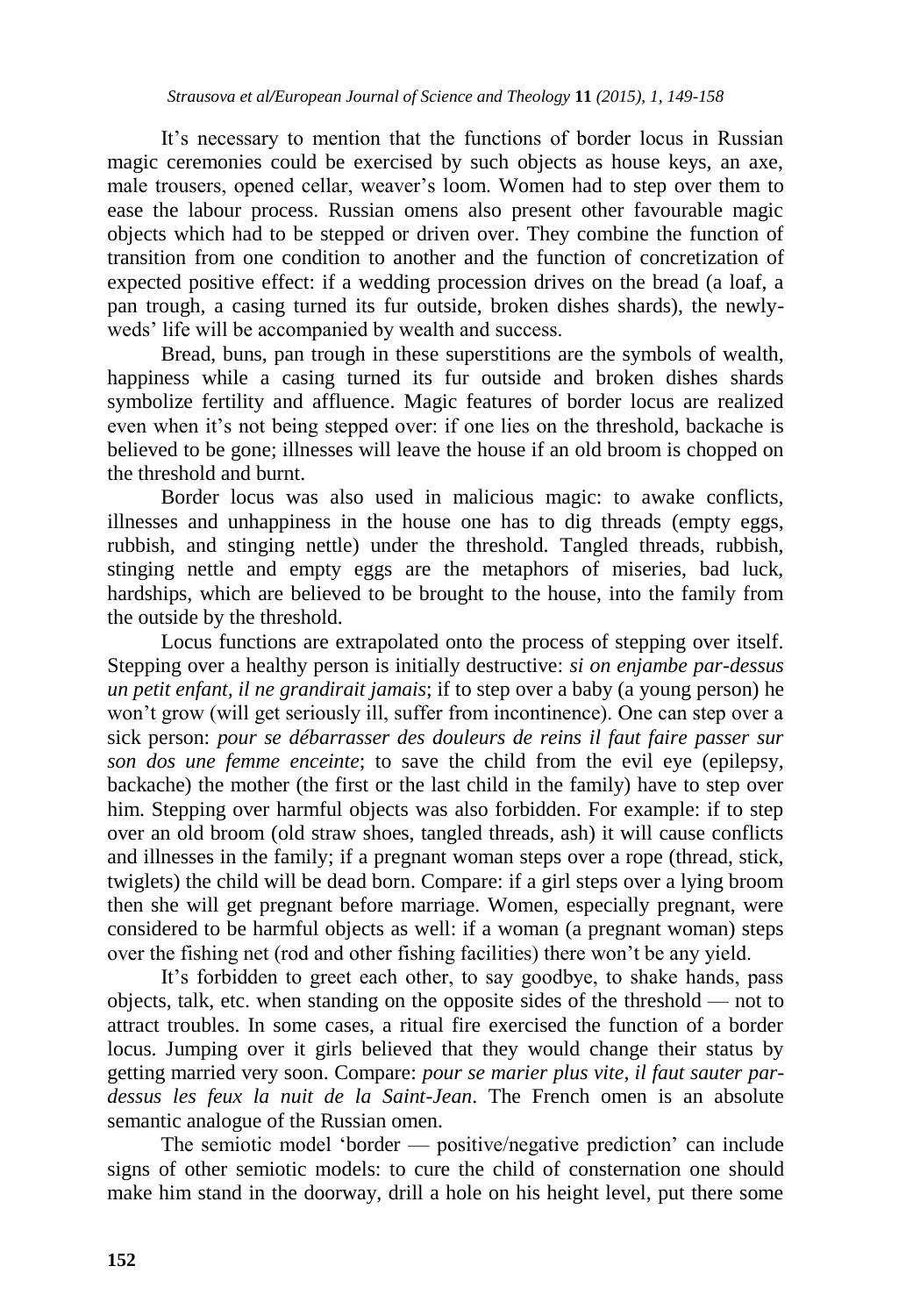cut hair and nails of the child and cover the hole with an asp stake. Here three semiotic models are combined: 'border – positive prediction', 'part – positive prediction', 'circle - positive prediction'. Part isn't always marked negatively. Human hair and nails are analogically connected with body and replace it. The part (a sick person's hair or an animal's hair) accepts the person's illness and is placed into a drilled hole (the symbol of circle). The circle (closed border line) isolates, separates illness from the person while the doorway (a direct border line) brings the person from the sick condition into the healthy one. It's impossible to define here which of the semiotic models dominates. Most likely they're equal.

The combination of semiotic models in the French superstitious discourse is no less recurrent than in Russian. Here are some examples: *pour se protéger contre l"aiguillette, il faut frotter avec de la graisse de loup les jambages de la porte par laquelle la jeune mariée doit passer pour se render au lit nuptial; afin de preserver les bestiaux des maléfices des sorciers, il faut les assembler dans un carrefour et les enfumer avec des herbes cueilliés l"année précédente.*

Both omens implement the apotropaic function. The first omen uses two semiotic signs: *la graisse de loup* ('wolf's fat') *and les jambages de la porte* ('door case'). Wolf's fat was used to grease the door case. A woman had to pass through this door at her first marriage night. This ritual was considered to keep the man from impotence. Greasing the door case can be treated from the erotic point of view and classed as a sympathetic ritual (same to the same). Nevertheless, to obtain the features of the greased door a woman had to pass through it, to overcome the border locus. Finally, it transits her from one condition into another and protects the spouses from impotence.

The second omen the protective function of the cover is implemented by smoke from the burnt last year grass and a crossroad implements the border locus function. Cultural codes 'smoke', 'wolf fat', 'crossroad', 'door' are changeable. Semiotic patterns 'cover — positive prediction' and 'border positive prediction' remain unchangeable.

One of the most widely spread mythic and poetic symbols is a circle and its thereomorphic images such as a snake, a fish, a dragon, famous in mythology under one term Ouroboros [16-18]. It divides the space into 'own' (inside the circle) and 'alien' (outside the circle). Into 'sacred' and 'profane'. Circle is not only the form of very ancient buildings, including nomadic tents and marquees. According to archaeologists, the form of pagan temples was also round. It's known that settlements, towns, towers were surrounded by deep circle shaped ditches serving as natural protection from the enemy.

A square form or tetragon was equal to circle in its functions. Mythic and poetic tradition brings square in correlation with male and circle with female. For example, in the English and Russian culture the gender of an expected baby can be foretold by means of a ring and its movements in the air. If the ring is moving around the circle  $-$  a girl will be born, if it goes straight from side to side — a boy: *If the ring swings in an oval or circular motion the baby will be a girl. If the ring swings in a straight line the baby will be a boy.* A square also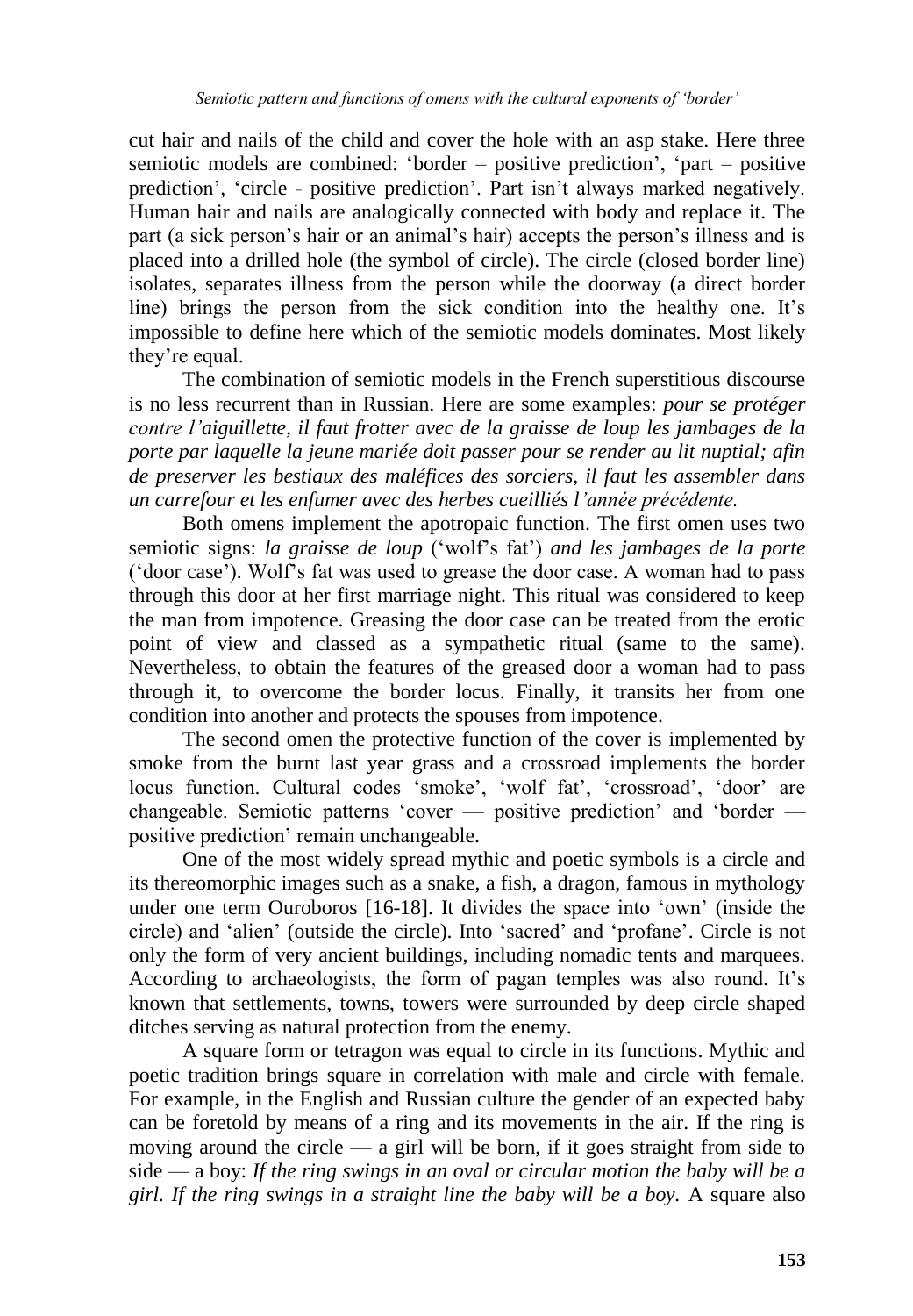served as a model for praying buildings (a pagoda, a church, a pyramid, the square form of an altar). Nevertheless its sacred meaning isn't met so often and clearly as that of a circle [18, 19].

Anthropologists and ethno linguists suppose that circle, square and triangle are the exponents of a border which has and indirect closed line or a round shape. Such sciences as Semiotics, Anthropology, Mythology and occult practice consider circle as an independent sacred symbol but it logically fits in the semiotic model of superstitious discourse 'border — positive/negative prediction'.

The correlation of circle and border notions is most distinctly seen in the procedures of walking round the house, settlements, cultivated areas, cattle placement places, in ploughing round houses, sown territories etc. in tying threads or a belt round the sick person, in drawing the circle and in creeping into different places. Here are some examples of superstitious omens meaning the mentioned rituals:

- а) drawing the circle: *pour qu"un accouchemеnt se passe bien, il faut répandre du sel autour du lit de la future mère*; to cure skin defects (birthmarks, warts) as well as ruptures one should pass a copper coin round the damaged place;\
- b) tying around the body or around damaged place: a red ribbon should be placed on a child who has been sick to keep the illness from returning; (Russian) a new-born's life will be long and safe if one interweaves him with a long thread;
- c) creeping into different places: for the labour to be easy and quick the woman has to squeeze under the threads stretched on the down part of the loom (through a hoop, a horse collar, under the stair case). In the French and English omens walking under the staircase brings trouble. Compare: *passer sous une échelle porterait malheur*; it is bad luck to walk under a ladder. We suppose that these omens imply negative prediction because the prohibition was meant for healthy people.
- d) walking or plowing around objects: pour écarter les chenilles et autres vermines, il faut tourner trois fois, seul et le soir, autour du jardin, en chantant: *"Escargots, mulots, renardeaux, sortez, sortez de mes haricots"*; to save fields and crops from hailstones they should be walked or plowed around; to get rid of a mole in the garden, one should jump on the poker around the garden three times on the Maundy Thursday.

A bit less distinctly the correlation between circle and border notions is observed in using the round shaped objects or objects with a hole in them (a ring, a belt, a necklace, Adder stone, a key hole, a tree hollow). These are to protect from evil forces and in medical practice. For example: amber beads, worn as a necklace, can protect against illness or cure colds; *pour éviter le nouement de l"aiguillette, il faut pisser dans le trou de la serrure de l"eglise, où l"on a épousé*; (Russian) to avoid miscarriage one should wear a ring during pregnancy.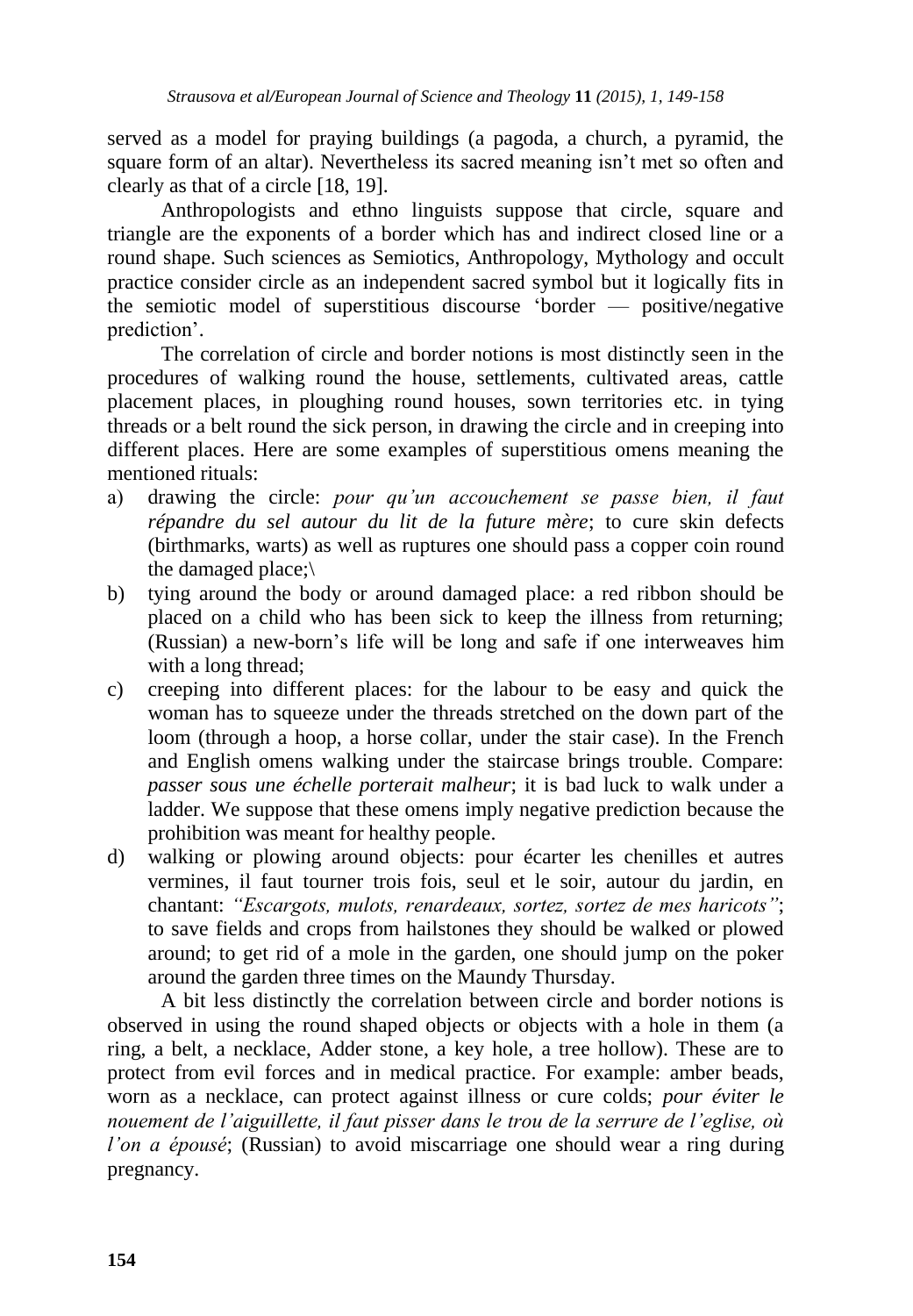In our opinion, the cultural code 'horse shoe', which is a rather recurrent constituent of superstitious omens in the Russian, English and French linguocultures, is also an exponent of a circle and therefore of a border. Modern horseshoes have a shape of a broken oval. Yet archaeological dig argue that they used to have the shape of a closed disk or oval and covered the whole hoof of the animal. As examples we can remember hyppo sandals, mule sandals, barefoot sandals, designed by Romans to protect from horse, mules and bulls hoofs, and — Mongolian horseshoes. Most often, the cultural code 'horseshoe' in superstitious omens actualizes two functions: bare sandals?

- protecting from evil forces: a houseshoe hung in the bedroom will keep nightmares away; *le fer-à-cheval cloué sur la porte pointes vers le haut protège du diable*; (Russian) a horse shoe, nailed to the door or above the window will protect the house from the evil forces;
- attractive: house shoe, hung above the doorway, will bring good luck to a home; *trouver un fer-à-cheval sur le chemin porte bonheur*; (Russian) if you find a horseshoe on the road it'll bring luck.

The semiotic model 'circle — positive/negative prediction' can be combined with other semiotic models producing cumulative objects*: pour guérir un homme (un animal) il faut prendre son cheveu (son poil), le mettre dans un trou du chêne et emboucher ce trou avec un coin*; if the bride and the bridegroom are tied with a towel before the wedding their marriage will be strong. The French omen demonstrates how the assistive function is combined with the models 'part — positive prediction' and 'circle — positive prediction'. The exponent of the part is *un cheveu* (un poil) 'a hair (an animal hair)', while the exponent of a circle is *un trou du chêne* 'an oak hollow'. The Russian omen combines the models 'circle — positive prediction' and 'cover — positive prediction'. The exponent of a circle is the ritual of tying the young couple and the exponent of a cover is the towel.

Omens with the model 'circle — positive/negative prediction' implement various functions. The most recurrent of them are:

- apotropaic: to protect oneself from the evil forces, witches, walking dead, one should draw a circle on the ground with a knife (with a scythe, an axe), a piece of chalk, a red cloth, etc.: evil spirits can't harm you when you stand inside a circle; wearing a belt protects the wearer from witches; *afin que le travail soit plus heureux, il faut tourner trois fois autour d"une charrue, tenant en main du pain, de l"avoine et de la lumière*; to protect the house fowl from evil forces one should hang a stone with a natural hole on the rope (bast) in the hen-house (in the yard).
- attractive: *nouer une ficelle en rond et la conserver sur soi attire la chance; les pièces de monnaie avec un trou dans le milieu portent chance*; to prevent hens from running away and to make them lay eggs in their master's yard they should feed in a hoop on Christmas.
- assistive: a red ribbon (thread) should be placed on a child who has been sick to keep the illness from returning; passing a sick person through a natural hole in a stone (tree) will cure him of ailments; *pour être guéri, il*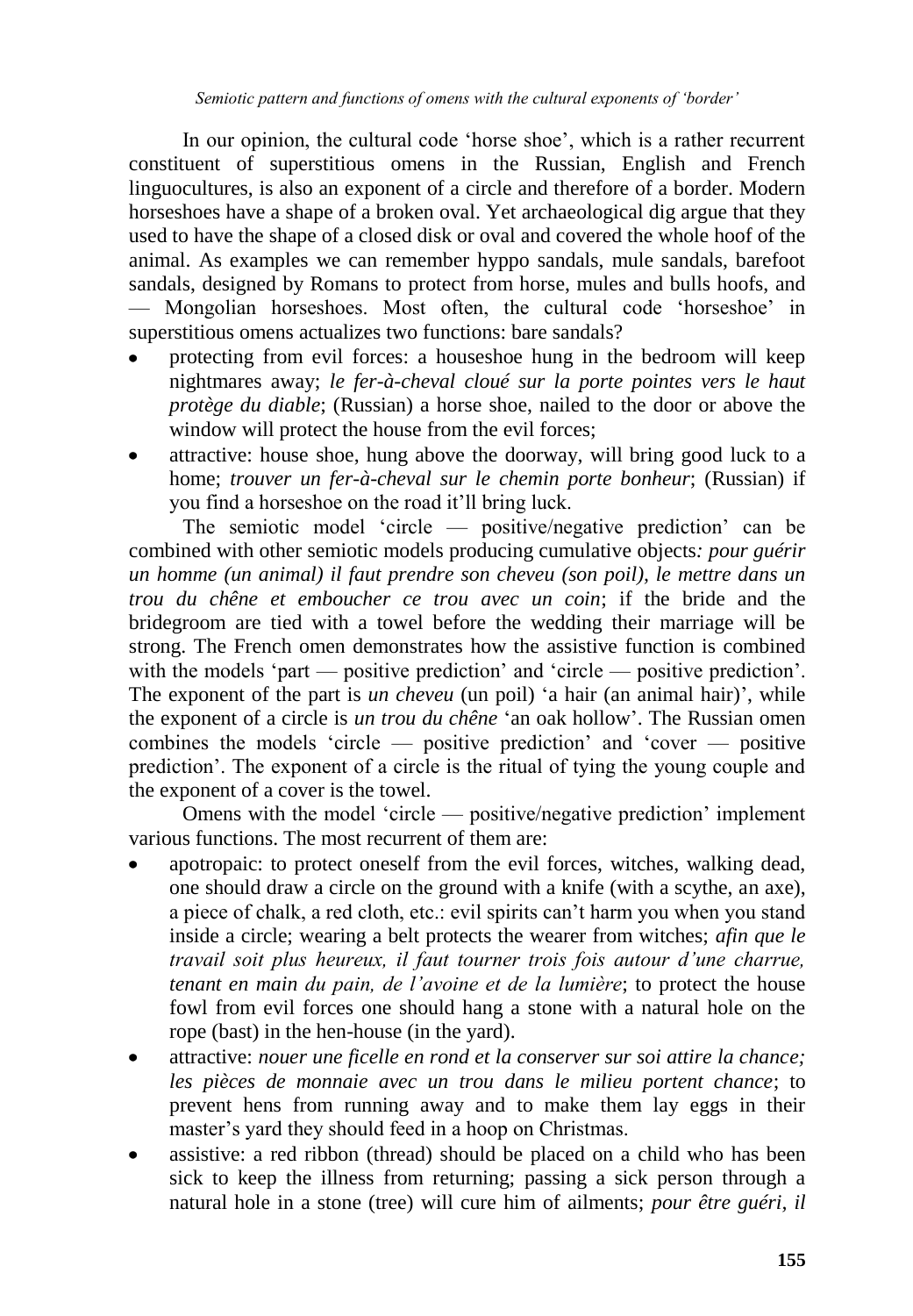*faut hocher la tête trois fois dans une armoire ou dans un trou qui est proche des autels; afin de garantir toute l"année du mal de tête et du mal de reins, il faut faire trois tours autour du feu de la Saint-Jean*; to ease the labour the woman has to be walked around the table ; to cure the sick person he should be led around the tree (one can also make a circle with a hand around the ill place).

Omens with a producing function are very rarely met, mostly in the Russian lingual culture: to prevent the cattle from losing milking abilities one should milk the cow (a sheep, a goat) through the ring (a bracelet, a round bun, a stone with a hole in it) on Saint George (Yuriy) Day; to get pregnant one should walk around the oak tree three times; to make the fowl (less often cattle) fertile one should hang an Adder stone (a stone with a natural hole in it) in the henshouse (cow-shed, sheep-fold). Compare with English: barren women passed through a hole in a stone (tree) will find themselves fertile.

Omens using the circle exponents can imply the destructive function: it is bad luck to walk under a ladder; *il ne faut jamais jetter vos vieilles ceinture, un sorcier pourrait l"utiliser pour vous jetter les maléfices*; (Russian) if one twiddles another one's hat in the hands its owner will suffer a headache. Round movements (turning, walking around, drawing a circle) are typical of evil forces. It's dangerous for life to cross such circles.

We also suppose that one of the cultural exponents of 'border' notion is a cross. According to anthropologists, it symbolizes both life and death [18, 19]. Semantics of a cross is present in Russian, English and French name of a crossroad. Compare: *croisement de routes, carrefour* and crossing, crossroad. *Croisement* is formed from the verb *croiser* 'to cross, to fold crosswise', а *сarrefour* comes from a Latin word quadrifurcus 'something which has four branches'. Four lines coming out of one point into opposite directions make a cross. *Crossing* comes from a Latin form crux 'cross', а crossroad is similar to the French form *croisement de routes* in formation and semantics. A crossroad, as we have discussed above, actualizes the border notion. Besides a cross in action is present in ritual procedures of changing house, crossing the obstacles, climbing over, stepping over, jumping over fires etc.: *si on enjambe par-dessus un enfant, il ne grandirait jamais*; if to step over a person he won't grow more; if a person steps over the unnaturally fallen tree he'll lose his way. The cross (as an acting guarding totem) is used to cross people, buildings in order to make an obstacle for the illness, evil forces. The superstitious omens in the analyzed cultures present the cross (also acting) in the five following functions:

apotropaic: before slicing a new loaf of bread, make the sign of the cross on it; crossing the fingers will ward off evil; *quatre croix placées aux quatre angles d"un lit éloignent pendant la nuit les lutins et les follets; pour prévenir les visites du lutin, il faut croiser les jambes au lit*; (Russian) to prevent epizooty one should draw a cross on the gates (the door); to protect the cattle from malefice and evil eye one should throw an axe over it crosswise;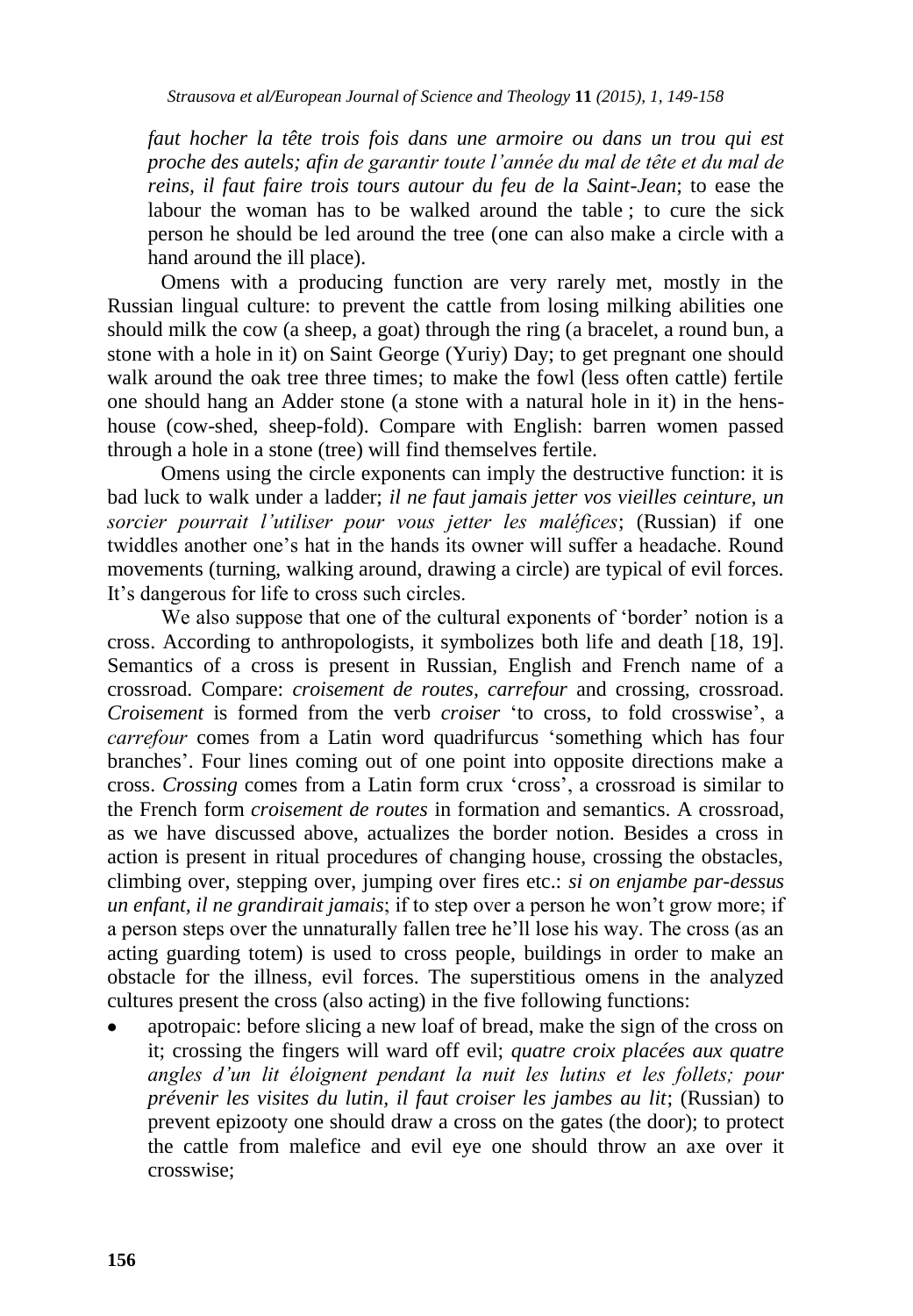- producing: for the family to be wealthy one should strew seeds onto the table making the shapes of a circle and a cross before the New Year dinner; this bone has a cross shape;
- assisting: *pour arrêter un saignement, il faut mettre deux brins d"herbe en croix sur la blessure; si on souffre de maux d"estomac, il faut placer deus couteaux en croix sur votre ventre*; (Russian) to ease the labour the husband has to step over the woman in labour.
- attractive: crossing two matches by chance implies that joy and happiness await you; *pour empêcher des poules de s"éloigner de la maison, il faut faire le matin une croix à la cheminée*; (Russian) to bring back the lost cow one should place three rowan tree crosses on the crossroad and move back from them not looking where to go.
- destructive: don't step on a crack on a sidewalk or walkway, step on a crack will break your mother's back; to cross two forks accidentally is a sign that slander will be spread about you; *deux fêtus de paille ou des petits morceaux de bois placés en croix sur votre passage semble toujours d"un funeste présage*; (Russian) if to greet each other or say good bye standing on the opposite sides of the door threshold you'll lose luck.

Many omens combine the signs of several semiotic models: it's good luck to find a four-leaf clover; knock three times on wood after mentioning good fortune so evil spirits won't ruin it; *trèfle à 4 feuilles apporte la chance aux joueurs; pour guérir les personnes malades de la colique, il faut les faire passer par un écheveau de fil*; (Russian) knock on the wood three times if you want to have luck; a husband should step over the belt on the floor to ease the labour.

In the French omen the cultural code *trèfle à 4 feuilles* combines the sign of semiotic model 'even number – positive prediction' and the sign of semiotic model 'border – positive prediction', as four leaves of clover make a cross, one of the border exponents. In the English omen a similar cultural code is present: a four-leaf clover. The signs of semiotic models 'odd number – positive prediction' and 'a cross – positive prediction' cumulate in the Russian omen. Positive features of uneven number '3' in the Christian religion are connected with the Holy Trinity: God-Father, God-Son and God-Spirit while a tree is associated with the cross Jesus Christ was crucified on.

#### **4. Conclusions**

Superstitious omens with such cultural codes as *a bridge, a river, a door, a threshold, a window, a circle, a ring, a belt, a crossroad, a cross, stepping over* and others symbolize the border and hence are formed according to one semiotic pattern: 'border — positive/negative prediction'.

Superstitious omens with these cultural exponents of a border mostly implement five functions: apotropaic, assisting, attractive, producing and destructive. Apotropaic and assisting functions are most representative. The producing function is less recurrent in the English and French linguocultures than in the Russian one. Presence of the destructive function is connected with